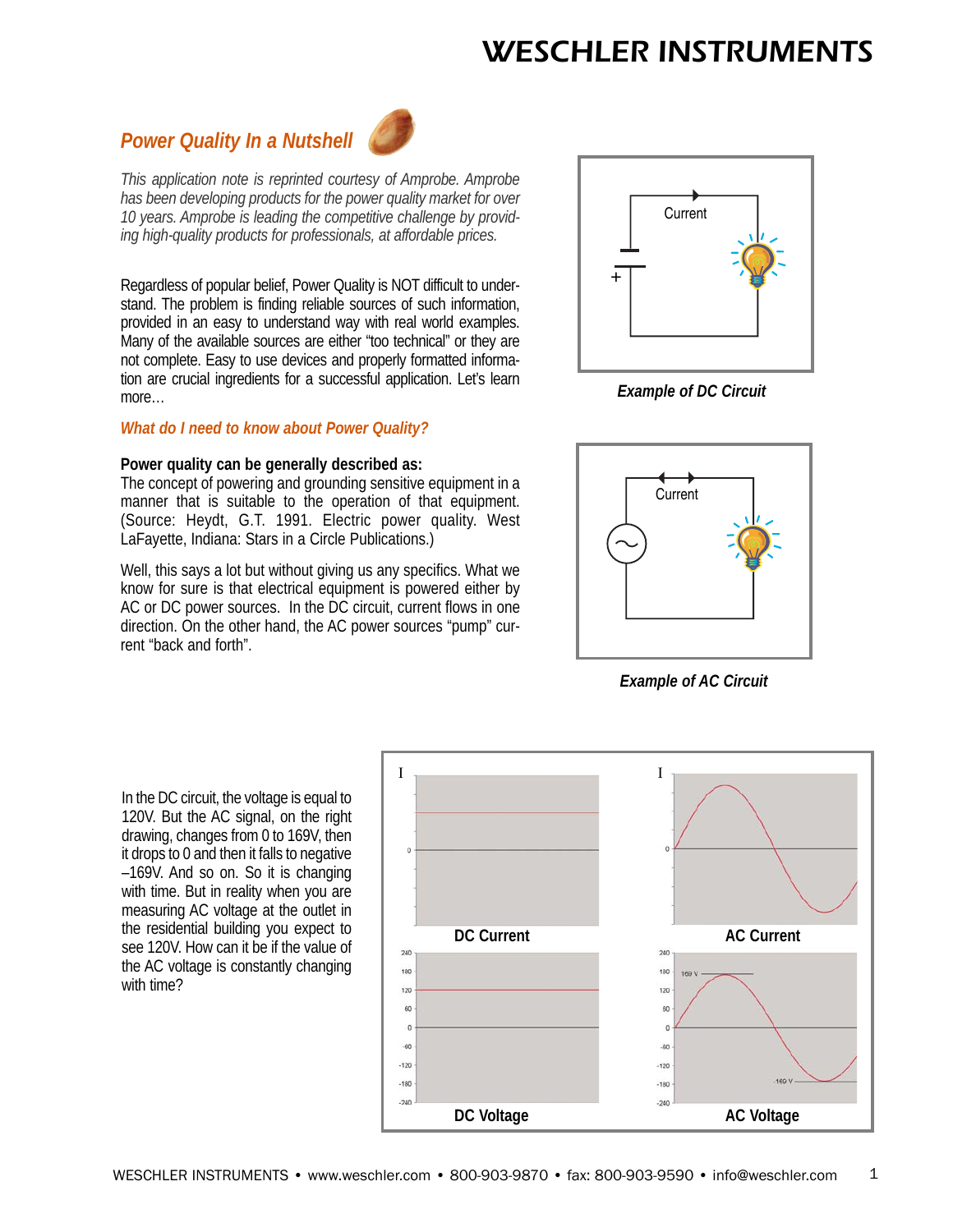#### **RMS Value of the Signal**

To overcome this challenge, the RMS (Root Mean Square) formula is used to calculate the so-called effective value of AC voltage. Don't panic. Amprobe meters are going to make this calculation for you. In the example above, a sinusoidal signal with a voltage peak of 169V will produce an RMS value of 120V. So… yes if the receptacle is powered by 120V RMS sine wave, its signal peak voltage is 169V! Keep in mind that the RMS is NOT the "Average".

**By definition, the RMS Value, is equivalent to a DC voltage that would provide the same amount of heat generation in a resistor as the AC voltage would if applied to that same resistor**.

$$
V_{RMS} = \sqrt{\frac{\sum_{n=1}^{k} (Vn)^2}{k}}
$$

And we would be done by now, but manufacturers of the test equipment took a little shortcut in their designs in the past. Here is what happened…

The easiest and the least expensive way to design an AC meter, is to have a circuit, measuring the average or peak value. Now, we know that the average value is not the same as RMS. But the RMS for the pure sine wave, remember ONLY if you have pure undistorted sine wave, can be easily calculated by multiplying Average reading by 1.11.

 $V_{RMS}$  = 1.11 x VAVG (true for pure sinewaves only)

Therefore standard meters, also called "Average Sensing Meters", will simply measure average reading and then multiply it by an appropriate coefficient to display RMS value of the measurement. *Easy? So what is the problem?*

#### **Distorted Sine Waves**

The problem is that the above-mentioned coefficients apply only to pure sine waves. However, a majority of the loads today are "non-linear," so pure sine waves are rare.

By definition, the "Non-Linear Loads" are devices that draw non-sinusoidal currents when a sinusoidal voltage is applied. Frequently these are devices that convert AC to DC.

Instead of analyzing the above definition, I am going to list below some of the typical examples of the non-linear loads:

- Electronics (radios, VCRs, computers, TV sets, etc…)
- Light dimmers
- Variable Frequency Drives (VFDs)
- 6-pulse Converters
- Power Rectifiers (e.g., plating systems)
- Uninterruptible Power Supplies (UPSs)
- Fluorescent and energy saving lights
- DC Servo Drives (Robots)



**Pure sine wave (produced by generator) Sine wave distorted by non-linear loads**

Depending on the distortion of the sine wave, the relation between the average value and the RMS value vary. Do you remember when we said that typical average sensing meters measure average value and then multiply this value by 1.11? This calculation holds ONLY for undistorted sine waves! It DOES NOT apply to distorted sine waves.

If we use a standard average sensing meter on a distorted sine wave, the measuring error can reach over 30% (usually these meters tend to measure lower). So instead of displaying 120V at the receptacle, you may read as low as 90V! This is a huge measuring error!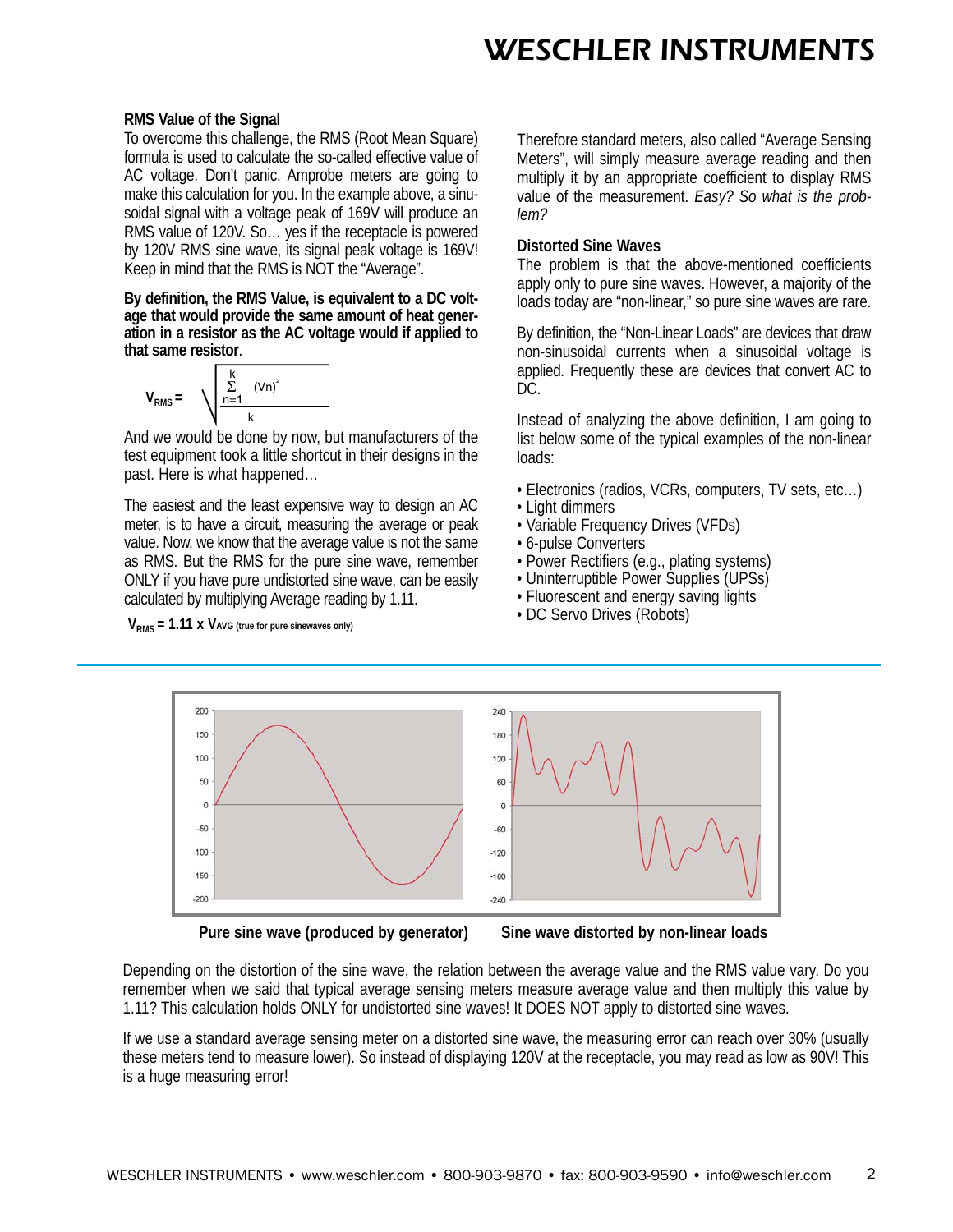### **True RMS reading (TRMS)**

A True RMS (TRMS) meter uses a complex RMS converter to read the true RMS (heating) value for any type of AC waveform. In today's sophisticated world, you can no longer count on pure sine waves. When the exact waveform is unknown, you should always use a TRMS instrument to measure an accurate value.

### **Sine wave distortion – Harmonics Distortion**

Besides deceiving an average sensing meter, distortion of the voltage or current sine waves may cause other problems, such as:

- Failed Power Factor Correction Capacitors
- Blown Fuses (no apparent fault)
- Misfiring of AC and DC Drives
- Overheated Transformers
- Tripped Circuit Breakers
- Voltage Distortion
- Overheated Conductors
- High Neutral Currents
- High Neutral to Ground Voltages
- Increased System Losses (heat)
- Rotating and Electronic Equipment Failures
- Reduced Power Factor due to THD (total harmonic distortion)

In order to troubleshoot a system, we somehow need to connect a cause (the type of distortion) with the symptom (the resulting problem). For example, certain distortions cause transformers to overheat, others may reduce a power factor. So we should try to link the shape of the distorted sine wave, to the specific symptoms. But there is infinite number of different shapes of distorted waves, so how can we make a reference to each of them?

To solve this puzzle we are going to use some help from… the music industry! In the 19th century, German scientist Hermann Helmholtz, was racking his brain to answer a theoretically very easy question: why do two different instruments playing the same note sound different? Why do flutes and violins sound different? If the sound is a vibration of air molecules, and by playing the same note these instruments vibrate air molecules with the exact same frequency, why do they sound different?

He discovered that musical instruments produce an entire array of sounds (many frequencies). But all of these sounds (frequencies) are multiples of the fundamental frequency. So if we use 60Hz as fundamental frequency, instruments will generate second harmonic (60Hz  $*$  2 = 120 Hz), third harmonic (60Hz  $*$  3 = 180Hz) and so on…

The combination of individual harmonics for each instrument varies, and that is a reason instruments playing the same note sound different.

Also in the 19th century, French mathematician, Jean Baptiste Joseph Fourier proved, in essence, any waveform could be decomposed or separated into sinusoids (sine waves) of different frequencies (harmonics). All these sine waves would sum up to the original waveform. The Fourier Transform identifies or distinguishes the different frequency sinusoids and their respective amplitudes.

In other words, no matter how distorted a sine wave is, it can be broken down into a fundamental frequency and individual harmonics. If you perform harmonic analysis with a power quality instrument, the distorted sine wave will be broken down into individual harmonics. Individual harmonics can then be linked to specific malfunctions in an electrical system. The harmonic analysis is performed separately for voltage and current, and for each phase of three-phase system.

**As a result of harmonic analysis, the instrument should measure and display the following information:**



**THD** – This is Total Harmonic Distortion, a cumulative number, which represents the percentage of all harmonics in the signal. The more harmonics, the more distortion and more trouble you can expect.

**DC** – This is the DC content of the signal. Generally the more DC content, the more problems can be expected.

**Individual harmonics** – Knowing the percentage and/or amplitude of each harmonic, you can troubleshoot the system and prevent potentially damaging situations.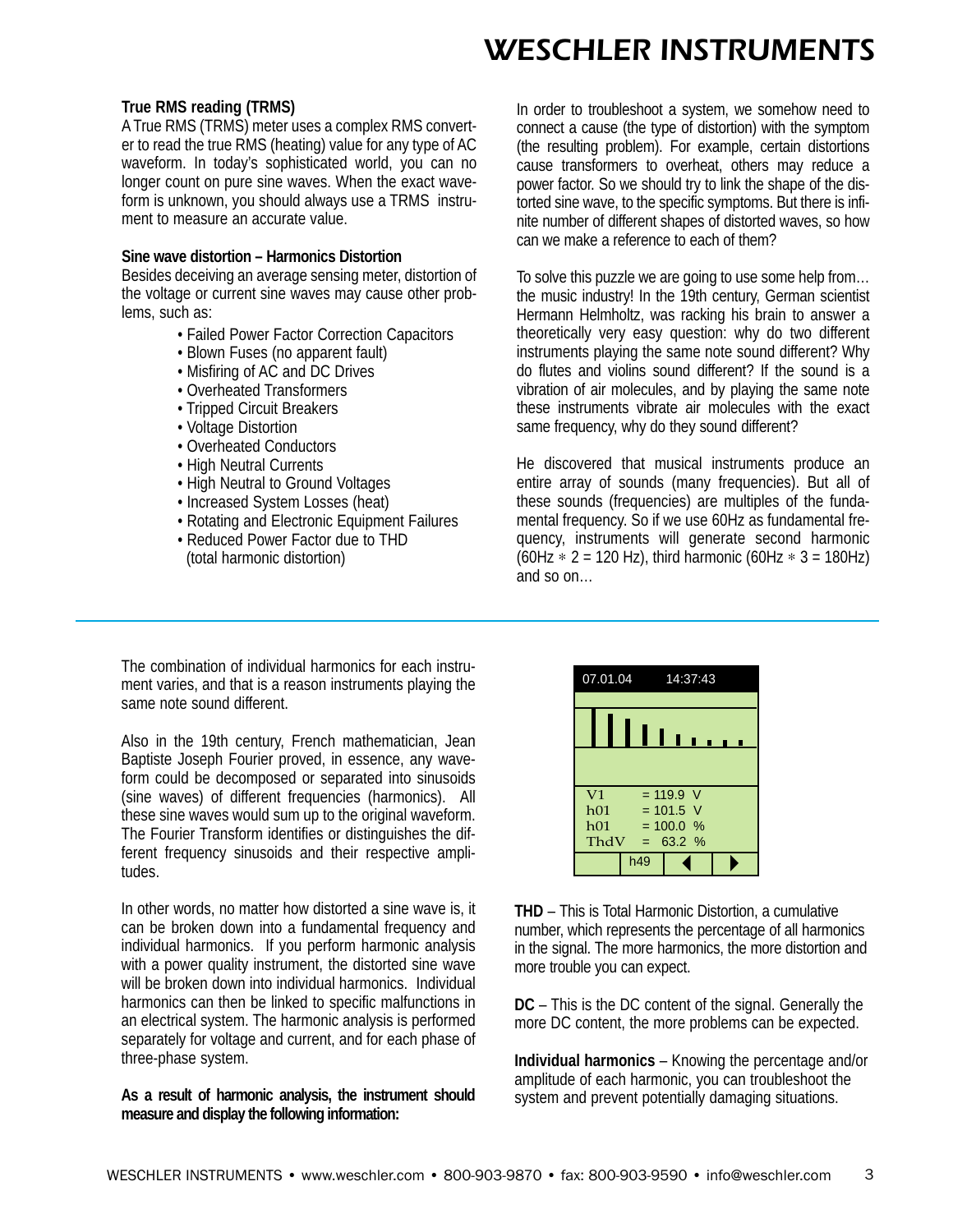### **How to Diagnose a Harmonic Distortion Problem**

When maintaining or troubleshooting electrical systems, you should always perform harmonic analysis. The IEEE Standard 519-1992 "IEEE Recommended Practices and Requirements for Harmonic Control in Electric Power Systems" has suggested limits on the amount of harmonics that a customer or facility should produce. Below are some of the highlights:

• Power electric equipment is susceptible to mis-operation caused by harmonic distortion.

• Computers and allied equipment such as programmable controllers frequently require AC sources that have no more than a 5% harmonic voltage distortion factor, with the largest single harmonic being no more than 3% of the fundamental voltage.

• Critical applications like hospitals and airports should have no more than 3% harmonic voltage distortion.

### **Harmonics Distortion Example**

Let's move to some real world examples. In this threephase four-wire system (WYE), each phase conducts a current of 100A. The system is balanced, so the neutral current should be zero, (three phase currents should cancel each other). You measure neutral and it reads 120A. Is this possible?



Well, when we performed harmonic analysis on this system, we noticed that that the 3rd harmonic (60Hz  $*$  3 = 180Hz) on each leg contributed 40 Amps RMS. After research, we learned that in the 3 phase, 4 wire system, the 3rd harmonics add up on the neutral wire instead of canceling each other because they are in phase (see graphs below).

In our example, the currents are going to add up to 120A  $(40A + 40A + 40A)$ . Always rely on a Power Quality or TRMS meter to measure neutral current, since it will read the combination of harmonics and system imbalance.

The odd multiples of the third harmonic (called "TRIPLENS") are added together in the neutral and can cause overheating even with balanced loads.



**Balanced system with no harmonics** At each point in time currents add up to 0 on the neutral. For example: @ 0.2 ms 97A +27A +(- 124A) = 0A



**Third harmonics adding up on a neutral** At each point in time they add up on the neutral. For example: @ 0.2 ms 100A + 100A + 100A = 300A

# **Soulution**

There are many companies producing specialized equipment to solve harmonic distortion problems. Contact them to find the best solution for the problem you are experiencing. One of the solutions for the problem we indicated above would be a filtering system, to mitigate a third harmonic.

# **All faces of power**

Electric power makes the bulbs light, motors turn and your computer run. Electric power does many jobs. So what is it? What is the difference between Apparent, Reactive and Active Powers? What is a Power Factor? What are Watts, kilowatts, VARS, VA? Lets take a closer look…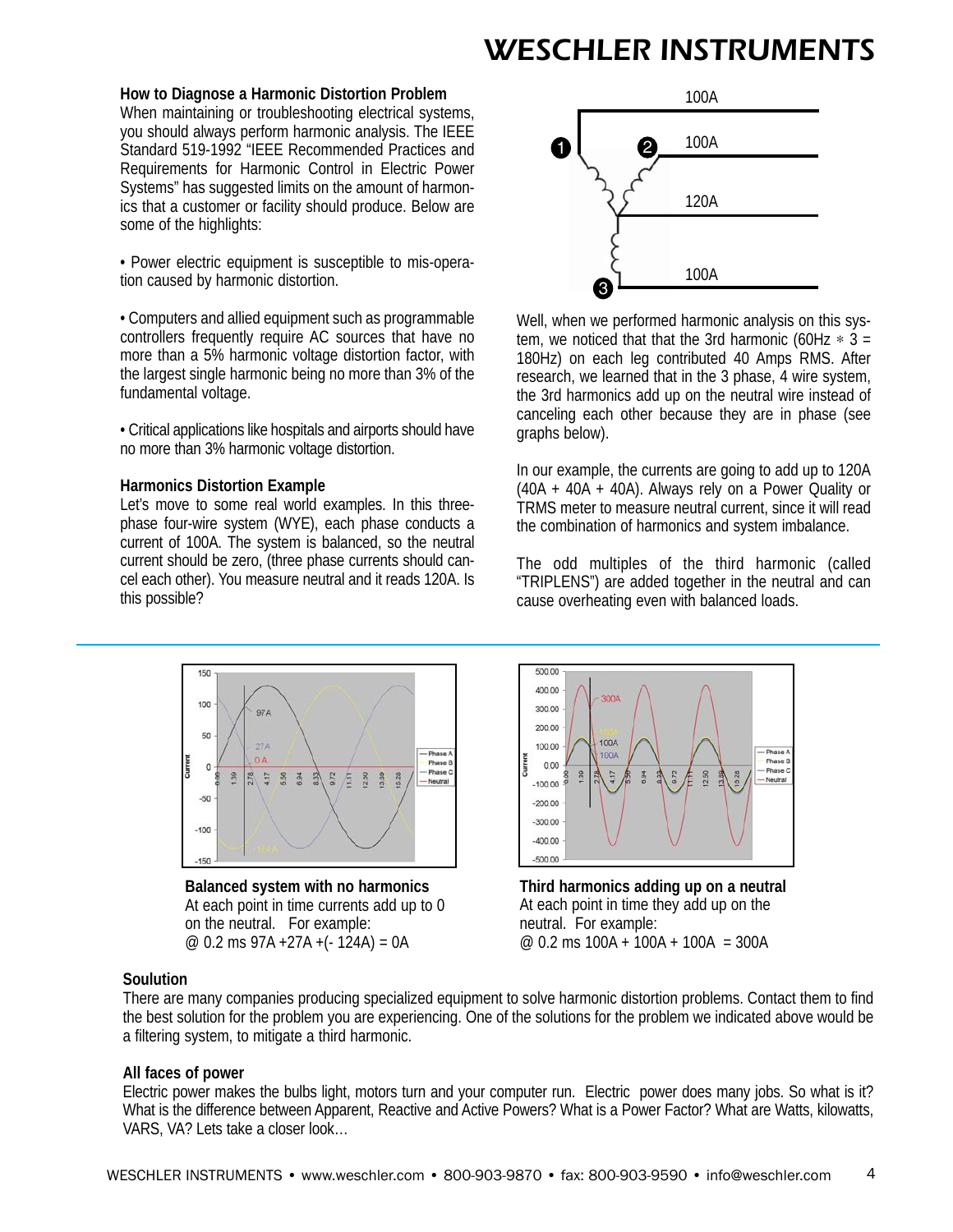#### **TYPES OF POWER**

*Active or working power* – is power, which performs useful work. This is the type of power we want to see. This power is measured in Watts [W].

*Reactive power* – is simply power we are losing to produce the electromagnetic field in motor windings or to charge capacitors. It is wasted power, so we want to reduce it as much as possible! Reactive power is measured in Volt-Amps-Reactive [VAR].

*Apparent power* – is a total (vector sum) of Active and Reactive powers. In other words, this is the total power which needs to be provided to cover useful, working power as well as wasted power. It is measured in Volt-Amps [VA].

*Peak Demand* – If a power plant is not able to supply enough energy using their regular resources; they need to produce or deliver additional energy on demand. The cost of such energy is higher. The cost is calculated based on the maximum value of average power measured in 15 or 30 minutes intervals with a rate of 1 second, throughout 30 days time. The Demand is measured in Watts [W] or Volt-Amps [VA] depending on the energy provider.



*Power Factor* – is a measure of how efficient a system is.

• Displacement Power Factor is related to the efficiency cased by phase shift between voltage and current

• True Power Factor describes the total efficiency of the system including total harmonic distortion and phase shift.

#### **Power factor is measured from 0 to 1.**

The lowest efficiency is 0 (0%) – meaning we loose all energy, and the highest is 1 (100% efficient system), meaning we use all produced energy.

# **A power factor of 0.5 describes a system which is 50% efficient.**

A power factor of 0.95 describes a system which is 95% efficient. And so on. The bottom line is: the higher the power factor, the better!

### **Displacement Power Factor**

Let's see how we can make electrical systems more efficient and save on energy bills. To do so we need to learn how different types of loads affect our Power Factors.

### **The resistive loads**



The "resistive" loads do not create a phase-shift. The voltage and current on above drawing are "in-phase", meaning that they cross the X (time) axis in the same places. Such a system is very efficient, with a Displacement Power Factor of 1 (100% efficient) since there is no Reactive power present.



The inductive loads cause current to lag the voltage. Motors are good examples of such loads. Motors create Reactive power, which affects the power factor in a negative way. The more motors you connect to the system the more energy you are losing. Due to this very reason, the Displacement Power Factor can be as low as 0.6 (or even lower), meaning that only 60% of supplied energy is used and almost 40% is wasted! That also means that somebody is paying for this 40% wasted energy. Wouldn't it be nice to save this money?

**Here is the good news:** Capacitive loads cause the current to lead the voltage.



Compare the above drawings. Did you notice that capacitance (capacitor) shifts current in an opposite direction to inductance (motor coil)?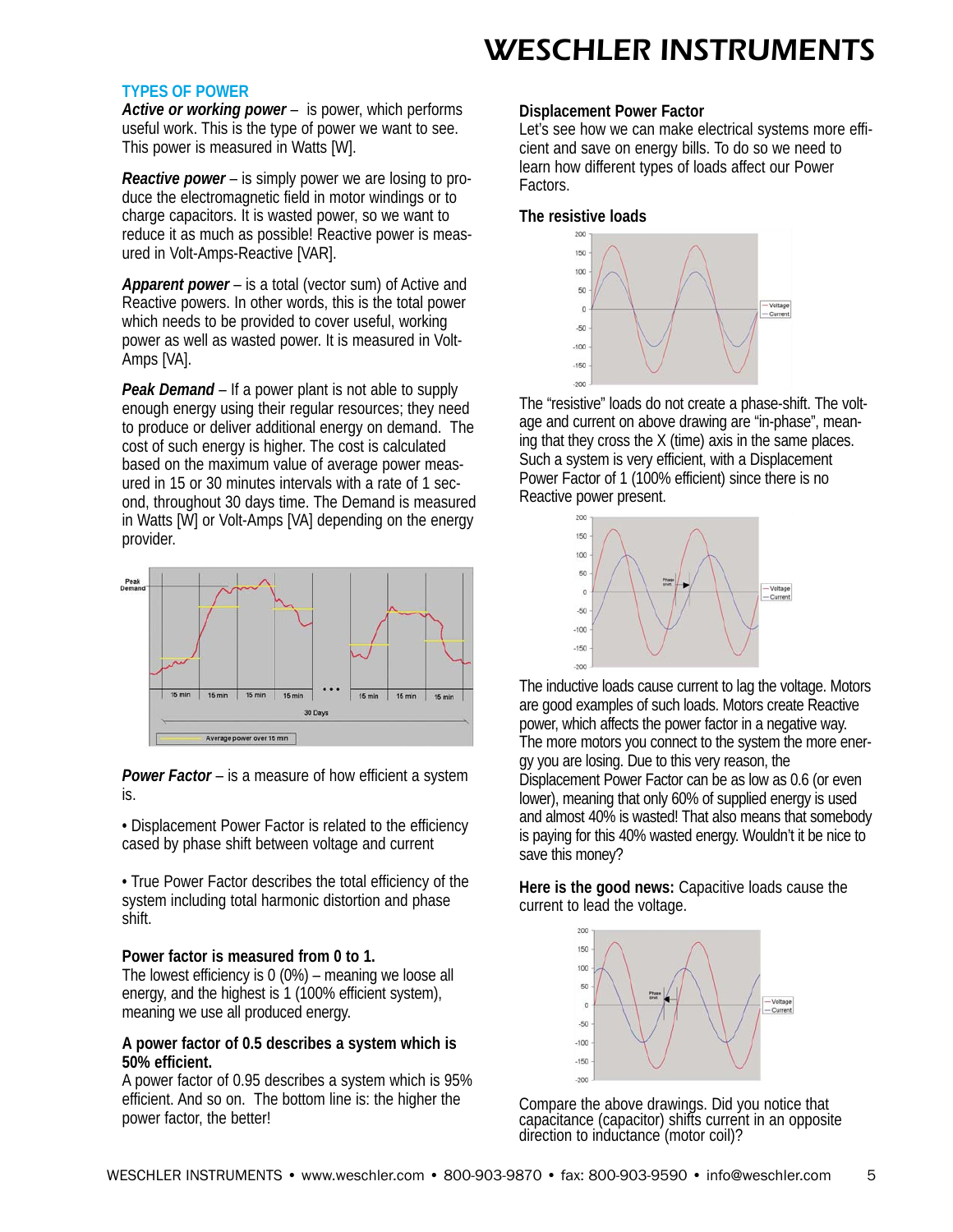### **Displacement Power Factor (DPF) Correction**

This means that the inductive "lagging" DPF produced by motor windings can be "balanced" with "leading" capacitance. So if we add capacitors to these systems, we will correct (shift) the DPF and bring it closer to 1 (100% effective system). This will reduce the electric bill. This technique is known as Power Factor correction.

### **TRUE Power Factor**

True Power Factor consists of DPF and harmonic distortion. The harmonic distortion component is more difficult to correct since it requires removing harmonics from the system. This process usually requires specialized equipment like harmonic filters and K rated transformers.

# **Energy**

Energy is power used over time. Energy, like power, can be active, reactive or apparent.

*Active Energy* – is active power consumed over time. It is measured in Watt hours [Wh]

*Reactive Energy* – is reactive power consumed over time. It is measured in Volt-Amp-Reactive hours [VARh].

*Apparent Energy* – is apparent power consumed over time. It is measured in Volt-Amp hours [VAh].

# **Mystery of Prefixes:**

Prefixes can be used with any physical value: Volts, Amps, Watts, VAR, etc… In test and measurement they are used to simplify readings. For example instead of saying 0.000002A , I can say 2µA [micro Amps]. Instead of displaying 4,000,000,000 $\Omega$ , we can display 4G $\Omega$ .

The table below explains the most often used prefixes. In order to convert units, simply multiply reading by ratio (see examples in the table):

| <b>SYMBOL</b> | <b>RATIO</b>               | <b>PRONUNCIATION</b> | <b>EXAMPLE</b>                                                                                                                                          |
|---------------|----------------------------|----------------------|---------------------------------------------------------------------------------------------------------------------------------------------------------|
| lμ            | 1/1,000,000 or<br>0.000001 | Imicro               | $2 \mu A = 2 * 0.000001 = 0.000002 A$<br>(it is a very low current!)                                                                                    |
| Im            | 1/1,000 or 0.001           | milli                | $2 \text{ mA} = 2 * 0.001 = 0.002 \text{ A}$<br>(also low, but higher than $2 \mu A$ )                                                                  |
| lk            | 1,000                      | kilo                 | $2$ kV = $2 * 1,000$ V = 2,000 V<br>$3 \text{ kW} = 3 * 1,000 \text{ W} = 3,000 \text{ W}$<br>$5 \text{ kWh} = 5 * 1,000 \text{ Wh} = 5,000 \text{ Wh}$ |
| ĪМ            | 1,000,000                  | Mega                 | $3 \text{ M}\Omega = 3 * 1,000,000 \Omega = 3,000,000 \Omega$                                                                                           |
| G             | 1,000,000,000              | Giga                 | $4 \text{ G}\Omega = 4 * 1,000,000,000 \Omega = 4,000,000,000 \Omega$                                                                                   |

You probably have heard about kWatts [kilowatts] or kWh [kilowatt hours]. 1kW is 1000 W [watts] and 1kWh is 1000 Wh [watt hours].